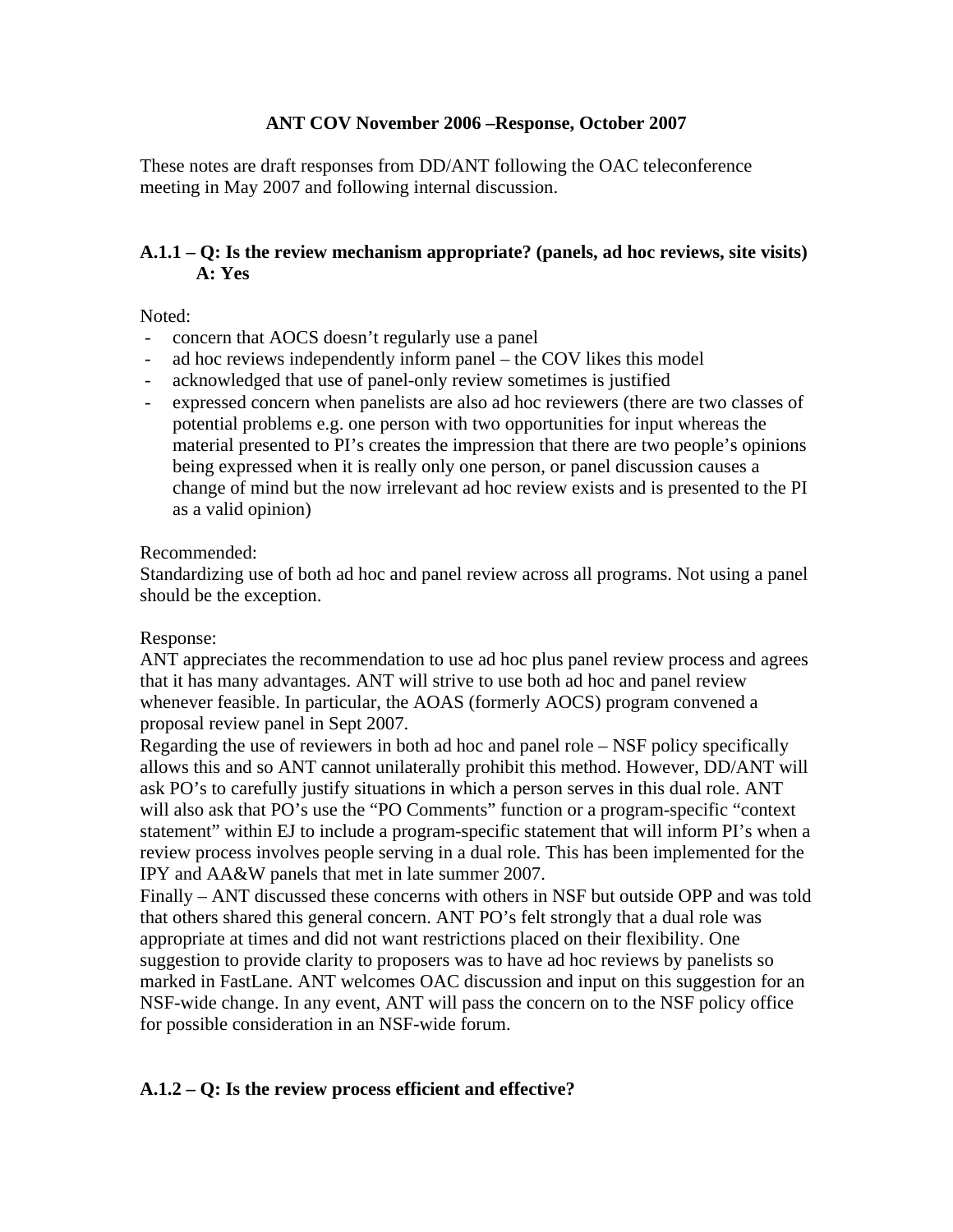# **A: Yes – except for logistical issues**

Noted:

- long delays to award decisions because of logistical reviews
- logistics decisions that outweigh science merit review
- rare cases of declination of highly rated proposals for "programmatic reasons" without explanation of what the programmatic reasons are is inadequate documentation

## Recommended:

- more tightly couple science and logistical review
- provide better out-year information about logistics, "at least a year-out look"
- consider a pre-proposal process at least as a pilot
- try to improve the potential for the highest ranking proposals to be awarded more frequently and all awards to be made in a more timely manner

#### Response:

ANT acknowledges this situation and also wants to make decisions faster and with less wasted time on logistically unfeasible projects.

Reliable information about logistical resource capacities and current commitments is essential but has not been uniformly available in the past. AIL has already established "resource buckets" which represent the major resources needed to support a project (aircraft, lab space, ship time, etc.). These note continuing commitments and compile requirements from proposals that have been well reviewed. ANT POs in consultation with AIL PO's can then make informed decisions regarding awards and impact on future commitments. Management tools are being developed for SP science support and logistics. Among them is the Integrated Master Schedule which can better predict labor and other resource requirements to facilitate scheduling of support. This is promising but must be extended to out-years and made accessible to science PO's in addition to the operations planners. However, the constraints at the South Pole are now bounded by other parameters such as power, bandwidth, and bed space. Existing commitments are likely to constrain the addition of new projects for the foreseeable future. It is the intent of DD/AIL to extend the IMS and other planning tools to all areas of the USAP. Once the IMS is populated with necessary information, then we can figure out what information is sensible to be extracted for public access – principally for PI use. While not as simple as publishing a ship schedule, it should be possible to make the useful information available.

We (ANT and AIL) have already implemented the concept that awards for complicated projects can be made with defined planning phases, with milestones and resource thresholds defined or identified, that are required before implementation of field work. This has a distinct advantage in that it would allow robust outyear planning that would then feed into the resource management tools being developed. This seems to be a useful path but we are still in the midst of the first experiment in using this path.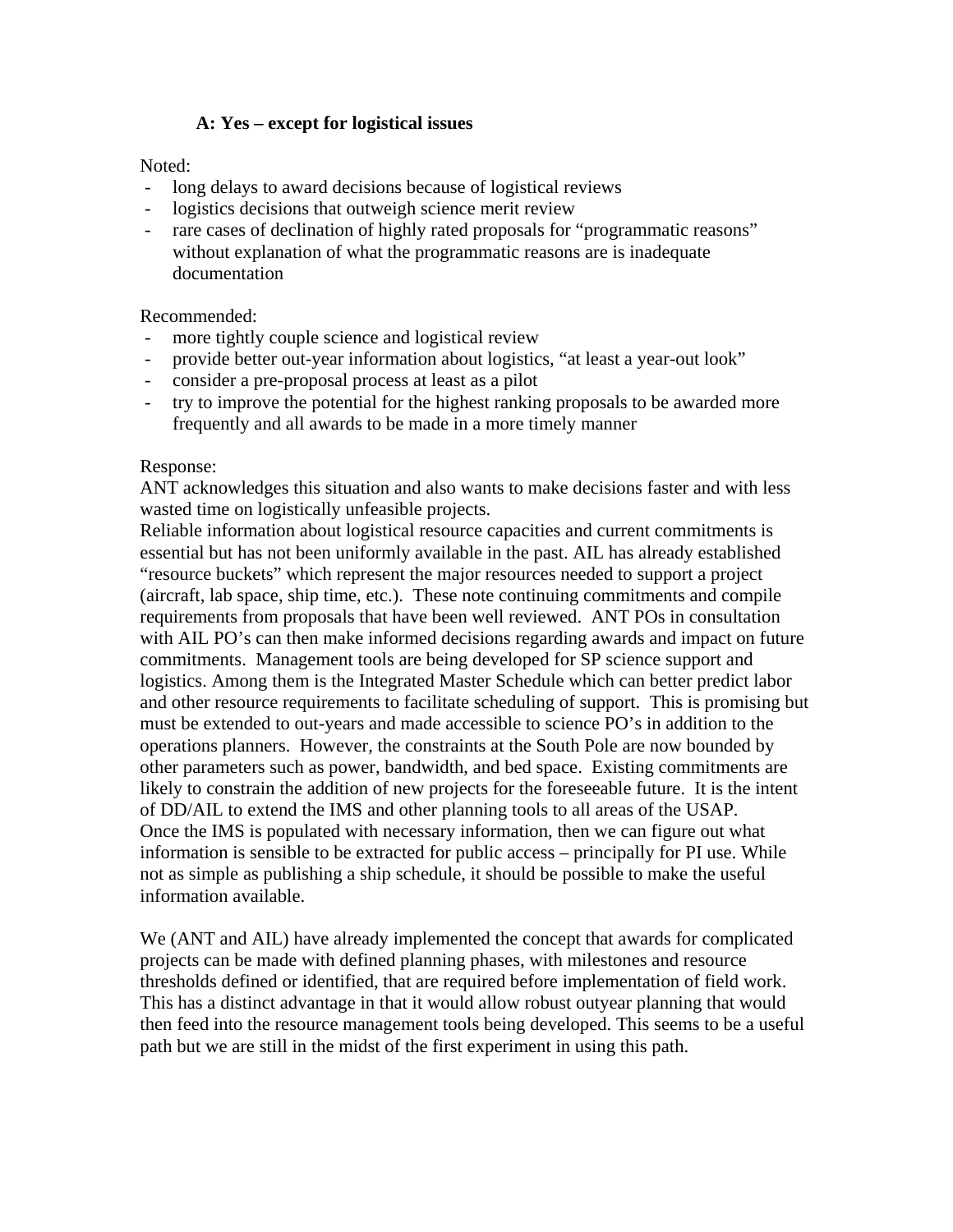ANT will discuss with AIL ideas for eliminating some of the barriers related to logistical constraints that have proven problematical in the past. For example, shortages of helicopter, twin otter, and similar capabilities can be solved with addition of new funds or through re-allocation of base-level resources depending on appropriations because these resources are now contracted with provisions for adjustments to the level of support desired from year to year. Funds for ICDS, UNAVCO, UV monitoring, sea-ice camp support, etc might be reasonably considered in the same category. Perhaps these funds should be tightly coupled with the science programs and thus compete for priority within ANT rather than between ANT and AIL. This would entail major changes to the way OPP has operated in the past – shifting to a model more like that used in ARC. ANT would appreciate input from the OAC on this idea but there may also be other ideas or options that should be considered.

A pre-proposal process has many burdens and restrictions so it may not be a useful solution, but it can nevertheless be carefully analyzed prior to a final decision. An alternative approach would be a pilot program that would require development of a basic logistics plan in consultation with the USAP contractor prior to submission. This plan would be included much like a UNOLS ship request form, or an Arctic logistics form, or a request for NCAR aircraft, and it would bring ANT proposals more in line with all other NSF programs. This would require significant changes to USAP, including investment in sufficient planning resources available during the proposal development time period to make this model work.

Separate from these ideas, OPP made a commitment to do accelerated logistical review for IPY and this has been a useful test case for quicker action. The lessons learned are still being developed but a key aspect is that we need to adjust the solicitation and info in Polar Ice to be clear about what materials and supplies can be provided through the contractor. We will be modifying things consistent with the notion that if materials/supplies are not on a list of items in Polar Ice, then the proposer should request the items in their proposal.

#### **A.1.3 – Q: Do the individual reviews (either mail or panel) provide sufficient information for the Principal Investigator(s) to understand the basis for the reviewer's recommendation? A: Yes – except for broader impacts**

Noted:

- BI comments not as clearly stated as comments about IM
- BI seems still not well understood by community at large
- need greater uniformity of PO commentary to community about BI
- BI seem "afterthoughts" for most PI's and reviewers

- NSF must continue to improve the documentation for the BI merit criterion
- greater access to information during proposal writing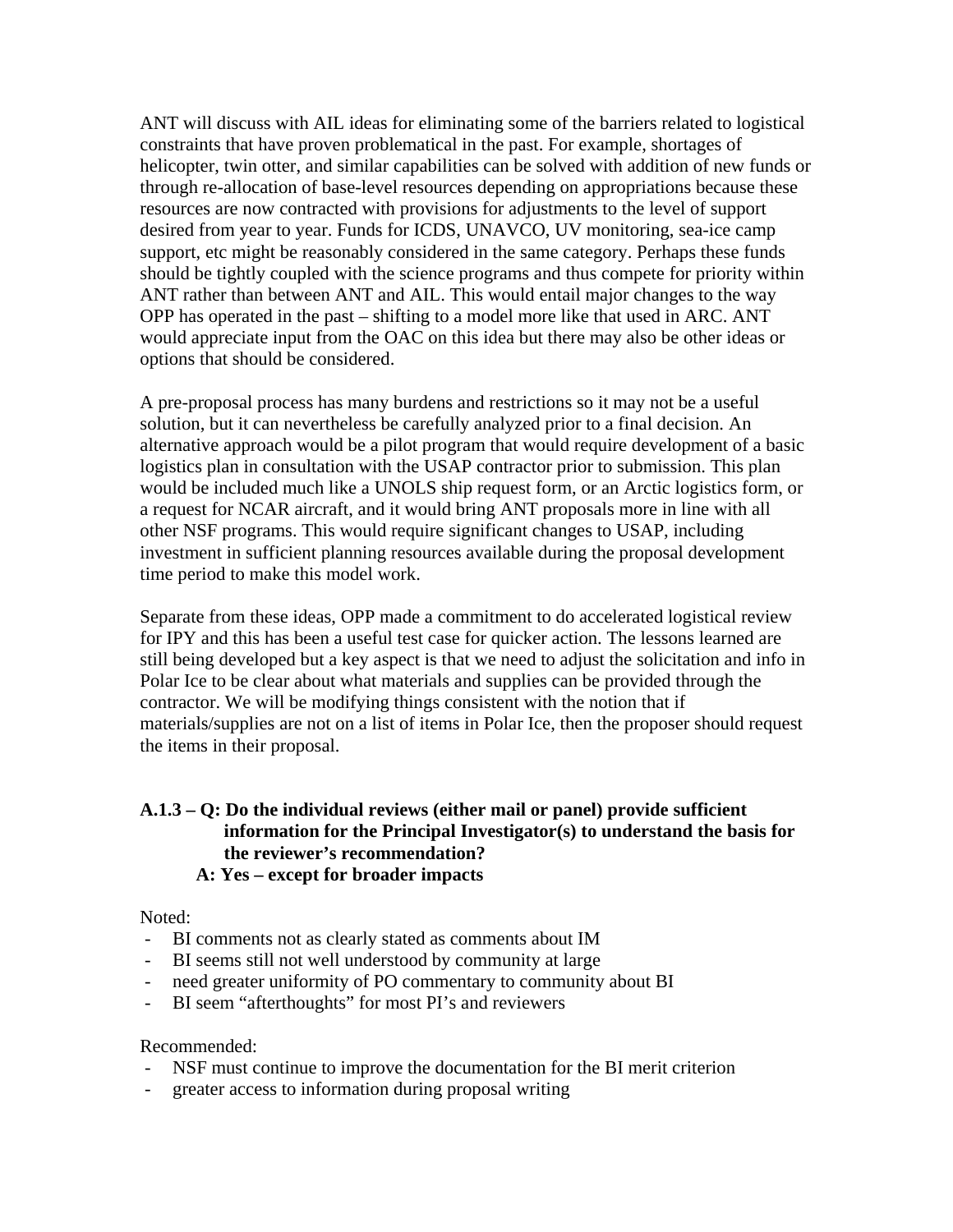- establish web links to clear and detailed explanations of BI

### Response:

OPP OAC took the lead shortly after the current merit review criteria were approved by the NSB by developing guidance about BI. NSF has subsequently developed this information further and this is on NSF's web site. This information is reasonably prominent (e.g. search NSF main URL for "broader impacts" and first item ([http://www.nsf.gov/pubs/gpg/broaderimpacts.pdf\)](http://www.nsf.gov/pubs/gpg/broaderimpacts.pdf) is a 5 page document offering ideas etc). Nevertheless, ANT acknowledges that the community (PI's and reviewers) and NSF continue to struggle with the issue of what constitutes meaningful BI. The Division of Chemistry sponsored a "Broader Impacts Showcase" at the American Chemical Society Fall 2005 meeting in DC (see: [http://www.nsf.gov/pubs/2005/nsf0540/nsf0540.jsp\)](http://www.nsf.gov/pubs/2005/nsf0540/nsf0540.jsp). This seemed to work well and if OAC sees value, we can consider sponsoring a similar activity at a major meeting. However, in not wanting to perpetuate a perception of a "polar" community with separate values from the general NSF community, if this is done, then perhaps it should be done in conjunction with at least the GEO and BIO directorates, and perhaps also with AST.

ANT seeks comment on this idea from the OAC.

Regarding uniformity of a view of BI. Some level of consistency is good across NSF, not just ANT or OPP, but it cannot be set as a formula for people to meet because then the system would work against innovation. Proposing PI's and PO's need flexibility to propose and recognize possible innovations in BI. Furthermore, exemplary BI activities may be different in different sectors of NSF (e.g. innovative BI for BIO might be very different from innovative BI in MPS) and because OPP is a microcosm of NSF we should expect differences across the programs. Thus, awareness and continuous dialog to keep the concept fresh in PO's minds and activities such as discussions at workshops, conferences, town hall meetings, etc., that help the community to grasp the general concept of BI may be worthwhile. But through this, it is important to retain the valuable element of constructive ambiguity that could foster innovation.

## **A.1.5 – Q: Is the documentation for recommendations complete, and does the program officer provide sufficient information and justification (a) for her/his recommendation? (b) for the Principal Investigator(s)? A: Yes – in most programs**

Noted:

- "Review summaries [review analyses] were detailed, quite frank, and explanations and justifications were very detailed; the COV was impressed."
- this generally translates into adequately informing the PI
- but "information provided to the PI generally does not seem as robust as the internal documentation and could be improved"
- communication in AOCS was "very limited" this was the exception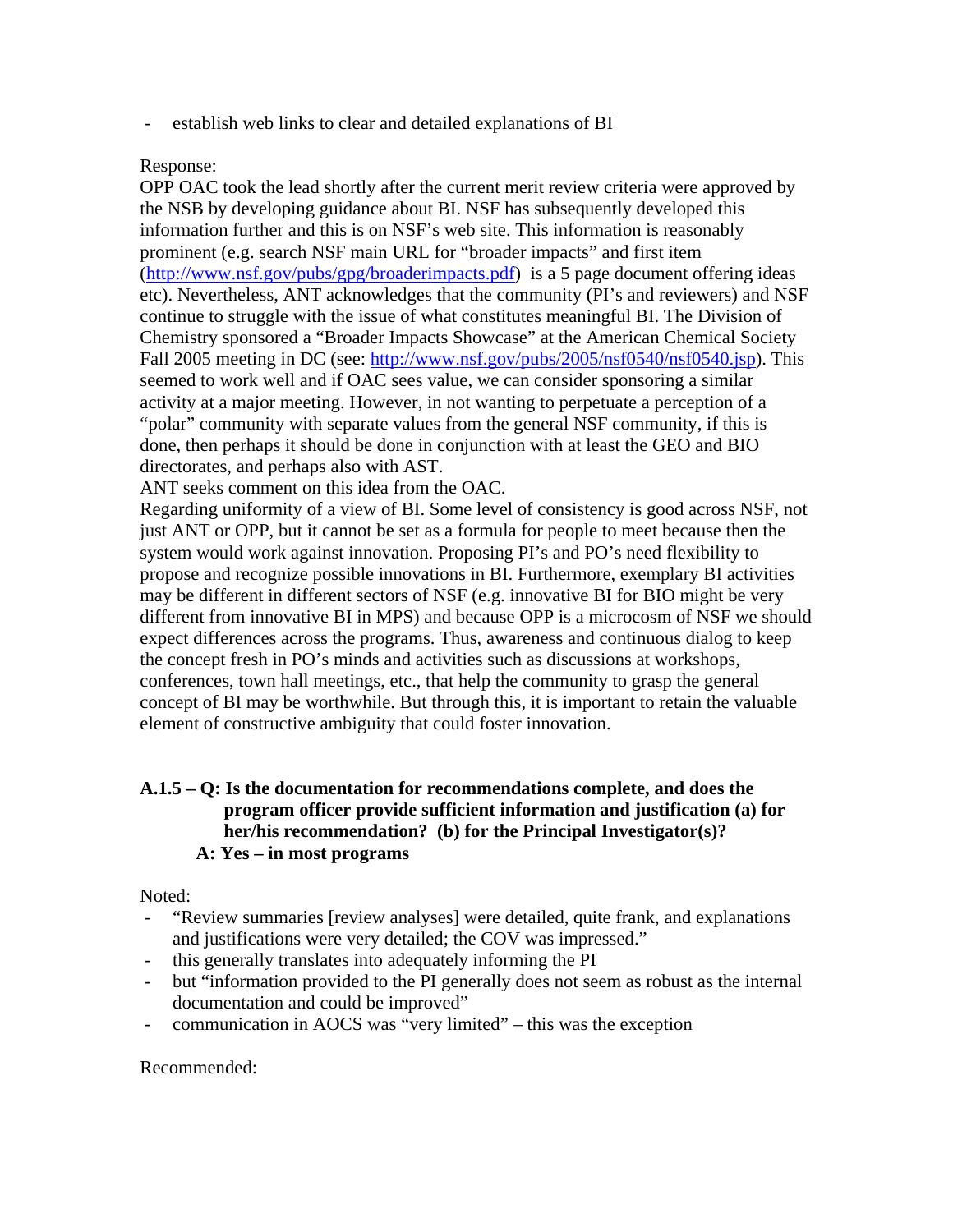- program goals should be clearly articulated, especially since some decisions, and close decisions, depend on these programmatic goals
- information transfer to proposing PI's could be more complete
- adequate funding needed for PO travel to scientific meetings and other venues to discuss program goals with the community

### Response:

ANT agrees that good communication with proposing PI's about the rationale for decisions is imperative. ANT places high value on this attribute in the search underway for a PD for the AOAS (formerly AOCS) Program.

ANT will take into consideration the comments about better articulation of programmatic goals when next revising the general proposal solicitation but also must be sure that justification to narrow the solicitation is appropriate and strong.

ANT has conveyed the importance of adequate travel funds for PD travel to NSF management.

## **A.1.6 – Q: Is the time to decision (dwell time) appropriate? A: No**

Noted:

- shortening the time is needed, particularly for proposers who might reasonably revise and resubmit in a subsequent cycle
- logistics affects dwell time strongly
- long times seem affected by coordination of science and logistics review

Recommended:

- a program-wide effort is needed to better coordinate science review and logistics review to reduce dwell time

## Response:

ANT agrees that the long time to decision is not good. The logistical review issue should be significantly improved through the resource bucket review process that has been implemented. However, other factors beyond our control also affect timing – for instance, the federal budget is rarely resolved before the 6 month deadline and this propagates major uncertainties through the planning system that affects both ANT and AIL. Logistical planning often entails development and examination of an array of options for support of a suite of projects to optimize the USAP science program as a whole. Because the resources needed for a field program are controlled partly by ANT (research funding) and partly by AIL (field support resources and funding) this "development and examination" activity requires close engagement of ANT and AIL managers. Requiring ANT PO's to stay focused on moving proposals right after panels would have the effect of reducing or eliminating ANT PO oversight in Antarctica during the first half of the summer season and the ramifications of this kind of change has not been examined yet. Also, see response to A.1.2 for a discussion about possible avenues to improve.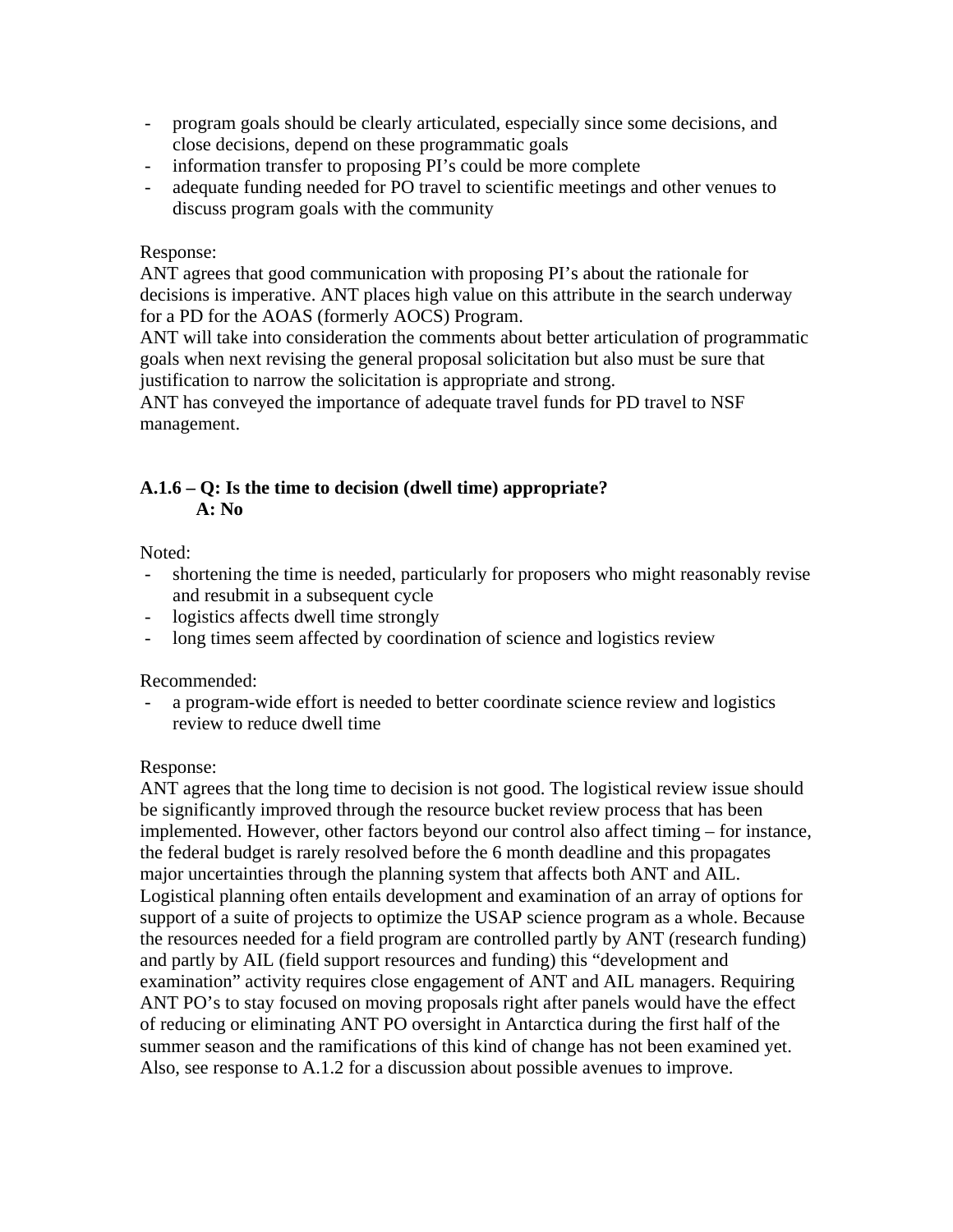# **A.1.7 – Additional comments on the quality and effectiveness of the program's use of merit review procedures:**

## Noted:

- up to 3 of 5 declined proposals were declined because of logistical limitations
- these were sometimes the most highly rated proposals of the cycle
- thus need better information about available logistical resources for community to do their own planning
- citation of "programmatic" reasons (e.g. new investigators, women and minorities, education components) as rationale for decisions is not sufficiently clear to COV – documentation should include more explicit reasons, and best science should be supported regardless of "programmatic" demands

Recommended:

- entry of ratings in NSF databases should be done consistently and according to protocol
- ratings from panelists should not be included in the review score/average
- if a reviewer has a dual (ad hoc and panelist) role then the score should be entered once, as a panelist

# Response:

Regarding ratings protocol: ANT PO's will review NSF policy and documentation requirements (NSF Manual #10, Proposal and Award Manual (PAM) Chapters V and VI). Current NSF protocol does not provide for individual panelist ratings (see PAM VI.B.4.c (Chapter VI, page 8)) unless the panelist also submits an ad hoc review but then it is the ad hoc rating that is captured (the fact that the ad hoc rating may not be consistent with that panelists' final opinion of the proposal is acknowledged as an issue, but one at NSF's level). NSF policies allow a single person to serve a dual role as an ad hoc reviewer and a panelist. ANT will convey to the NSF policy office the recommendation about the panelist rating taking priority over an ad hoc rating if a person has a dual role as well as the concern expressed in A.1.1 about more general concerns about this dual role. Regarding citation of "programmatic" reasons: NSF requires PO's to consider a broad array of factors when formulating a decision about a proposal and input from reviewers and the panel are only two of these inputs. Other factors that NSF sees as valid are issues such as balance between subdisciplines, across institutional types, etc etc. ANT will endeavor to include more explicit statements to clarify what programmatic goals are invoked when making a decision.

# **A.2 - Questions concerning the implementation of the NSF Merit Review Criteria (intellectual merit and broader impacts) by reviewers and Program Officers.**

# **A.2.1 through A.2.4**

Response:

- Educating the community about BI is an on-going activity – see A.1.3 above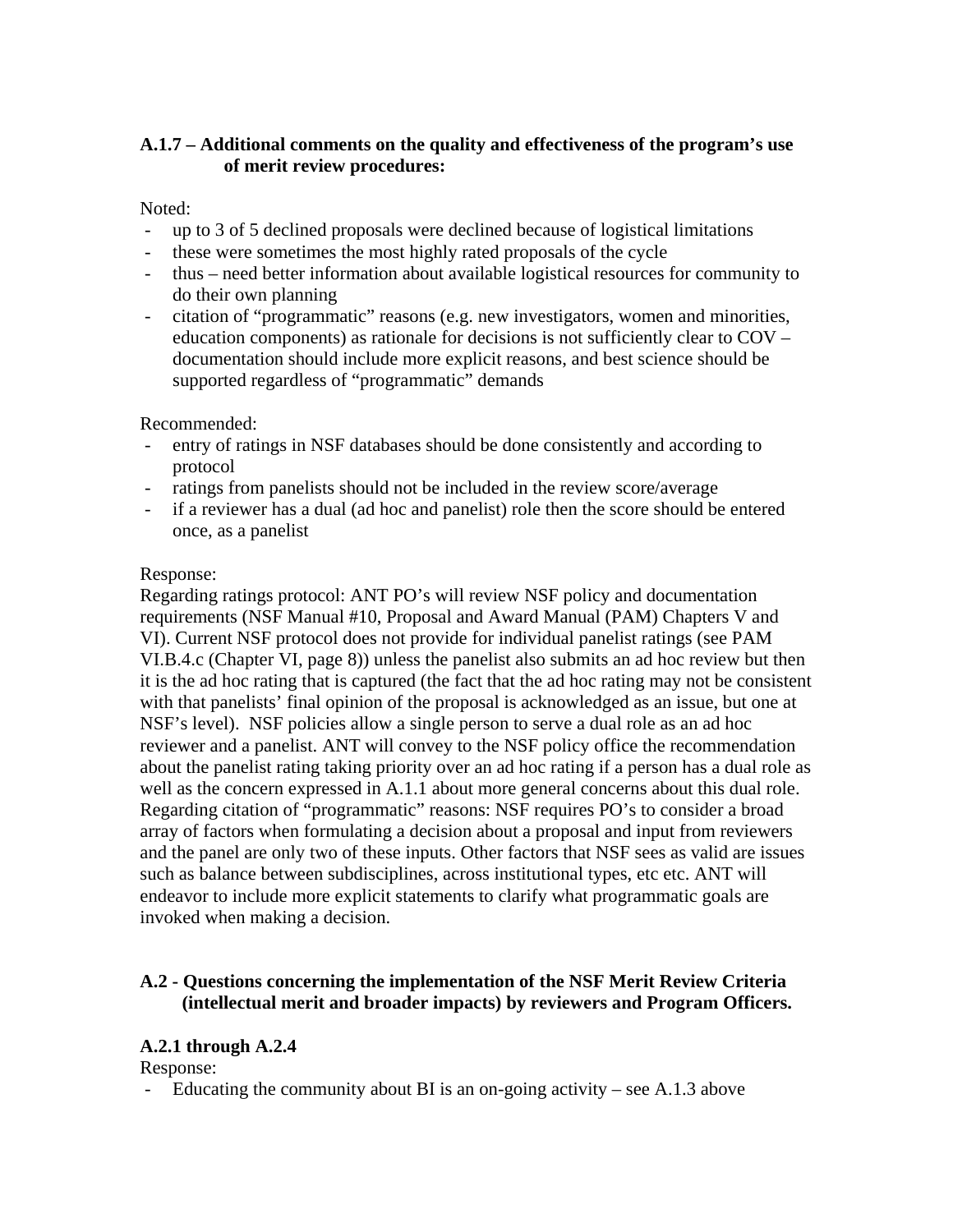- ANT will raise awareness of PO's to the need for ensuring that BI gets appropriate coverage in progress reports
- The content and requirements for reporting is an NSF wide policy issue.
- ANT will convey to NSF policy the COV's recommendation that appropriate data about BI should be captured in required reporting through NSF's e-business systems

## **A.3 - Questions concerning the selection of reviewers.**

## **A.3.1 – Q: Did the program make use of an adequate number of reviewers? A: YES**

Noted:

- declines have slightly more reviews on average which suggests declination is not based on lack of information
- PO's "should be commended for doing an excellent job of gathering sufficient reviews"
- some evidence that AOCS tends toward fewer reviews while not consistently using a panel

Recommended:

- AOCS should request more reviews, use more reviews in decisions, and consider more regular use of a panel, consistent with other programs

Response:

ANT agrees with the recommendation. The importance of conducting the NSF merit review process and meeting the spirit of NSF's intent without merely meeting the minimum number of reviews required by policy will be an important element of the search for a new PD for this program.

#### **A.3.2 – Q: Did the program make use of reviewers having appropriate expertise and/or qualifications? A: YES**

Noted:

- PO's did an outstanding job
- Greater efforts are needed to ensure full participation of a diverse reviewer community

Recommended:

- PO's need to make every effort to include a diverse reviewer community

Response:

ANT agrees, PO's are aware of the need to have a diverse reviewer community and ANT endeavors to continue to maintain vigilance on this issue.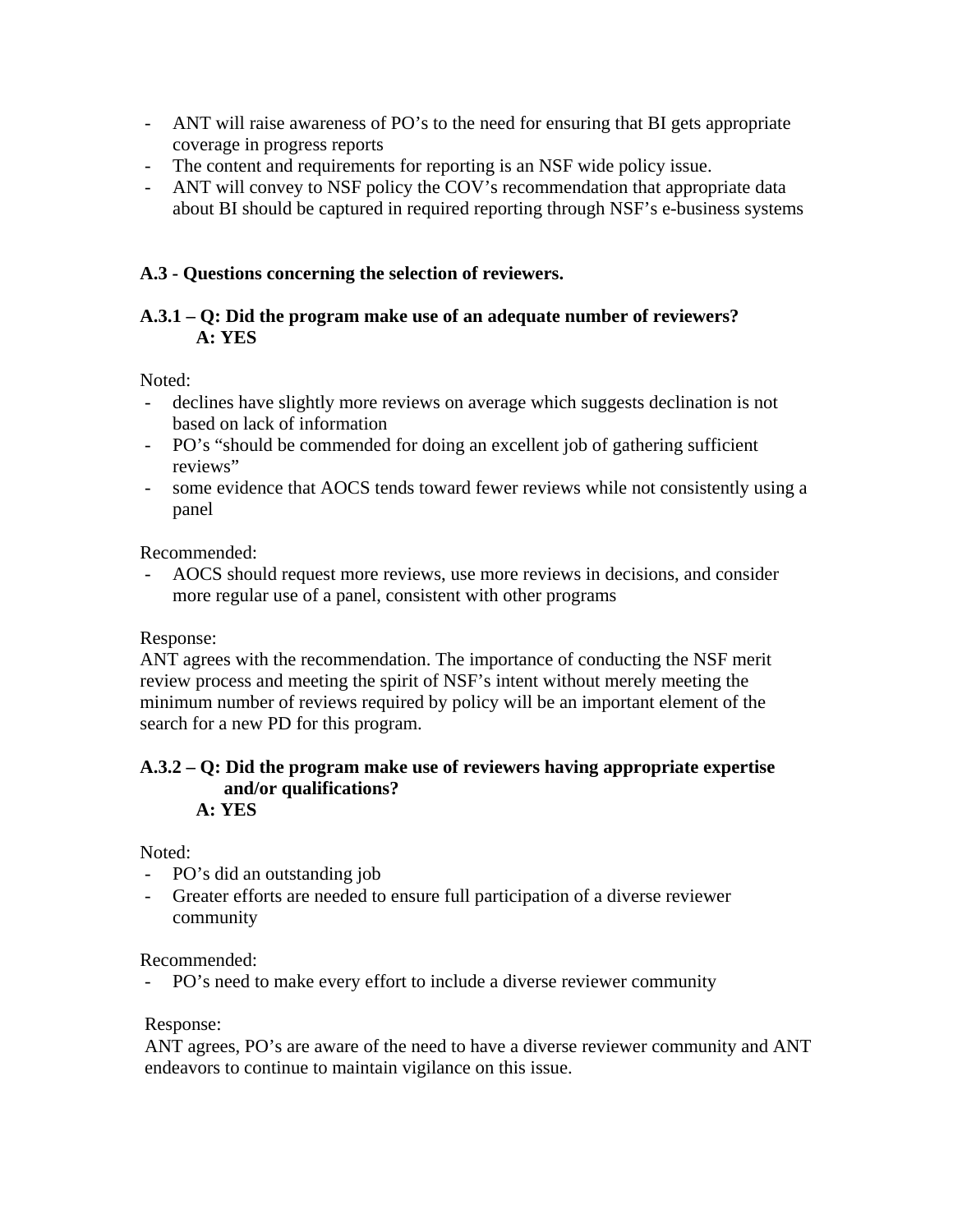## **A.3.3 – Q: Did the program make appropriate use of reviewers to reflect balance among characteristics such as geography, type of institution, and underrepresented groups? A: YES**

## Noted:

- database is not well developed to answer this question with any certainty
- status is unavailable for 78.80% of reviewers, with very low response rate for specific demographic information
- suggestion of high use of senior male reviewes

## Recommended:

- encourages use of international reviewers across all programs
- use international reviewers heavily in ad hoc, and national reviewers as panelists
- NSF database needs to be improved to address this question
- provide sufficient travel funds to PO's to attend more national and international meetings and conferences as a means of diversifying PO knowledge of emerging scientists and others in order to diversity the reviewer community

## Response:

ANT agrees that the NSF data about reviewer demographics is poor and will raise this to the attention of NSF management as appropriate. However, NSF cannot compel people to provide the demographic information so the problem may persist.

ANT agrees that increasing diversity of the reviewer pool while maintaining quality input to the merit review process is important and will continue to seek ways to improve in this area.

ANT agrees that PO participation in international and national meetings is an important way to meet emerging scientists who might usefully participate in the merit review process and will request funds for increased travel.

# **A.3.5 – Additional comments on reviewer selection:**

Noted:

- overall, PO's did a commendable job seeking and selecting reviewers representing a broad array of expertise

Recommended:

- more funding needed for PO travel to interact with the community and thereby improve the diversity of the reviewer pool
- NSF demographic data must be improved
- database for reviewer and panelist ratings should be more systematic in data recording: rating as a panelist is preferred when a single person serves in a dual role

Response:

- see A.3.3 regarding travel for improving PO knowledge of potential reviewers
- see A.1.7 regarding ratings from people in dual roles (ad hoc reviewer and panelist)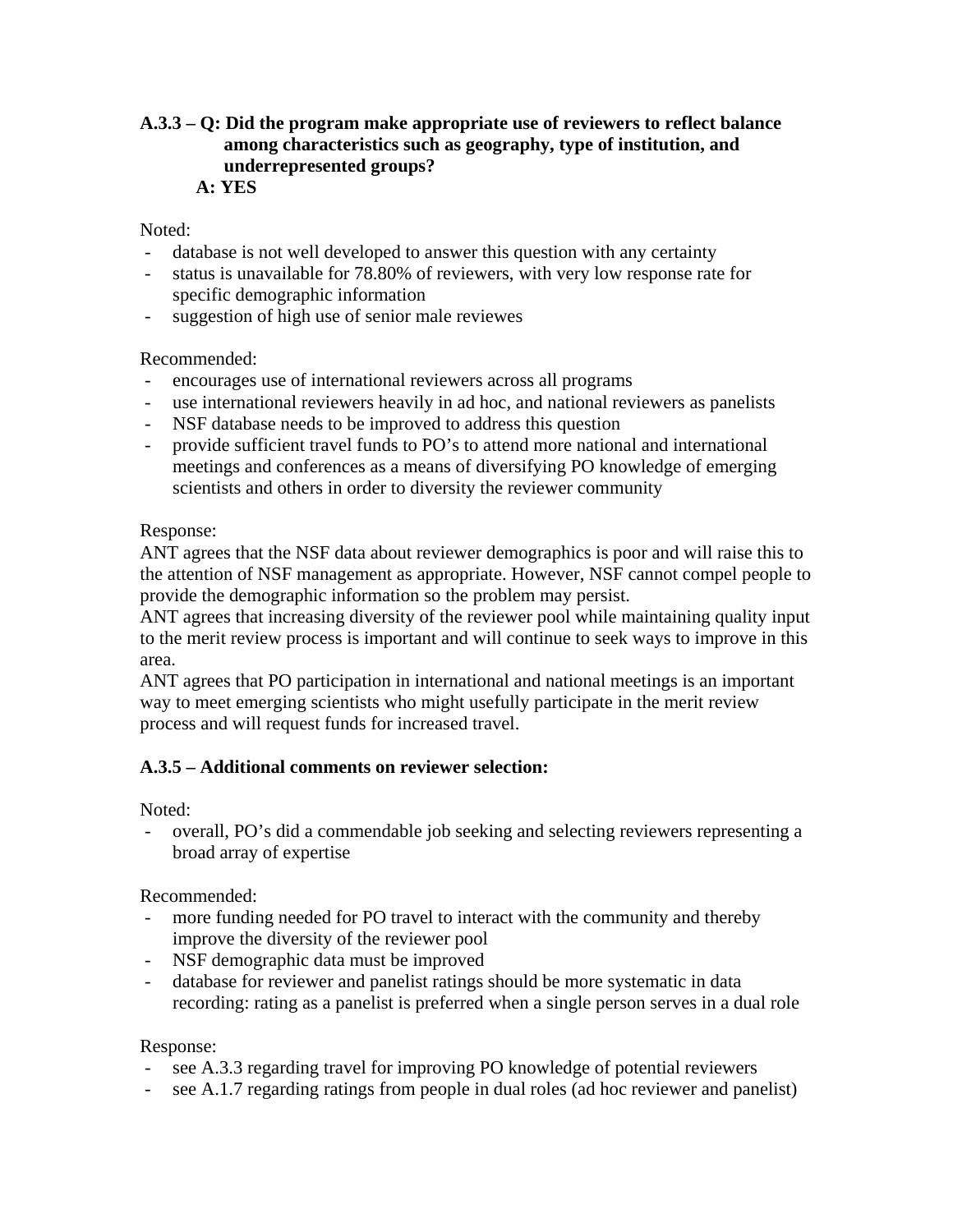# **A.4 Questions concerning the resulting portfolio of awards under review.**

## **A.4.1 – Q: Overall quality of the research and/or education projects supported by the program. A: Yes (Appropriate)**

Noted:

- quality of science is "very high"
- some of the best proposals are declined because of logistical constrains (see A.1)
- educational components of research are quite reasonable and have a broader impact
- "Young Investigators" and "Post-Doctoral" Programs are Excellent

Recommended:

- coordination between scientific and logistical planning needs to be improved
- science community needs to be better informed of logistical constraints and plans
- highly recommends continuation of Young Investigator and Post-Doctoral Program

## Response:

ANT acknowledges the problem and agrees with the concern. Many logistical problems are based on lack of funding for a particular resource that might otherwise be simple "bought." AIL controls direct funds for science support whereas ANT funds have traditionally been limited to funds for research awards. AIL has to balance and manage funds across a huge array of competing needs – roads and commodes to science lab systems and also has to cope with market driven price increases for things ranging from labor to fuel.

ANT suggests to the OAC that things change significantly. For example:

- 1) AIL should support a defined baseline level of infrastructure including vehicles, fish huts, temporary field camp facilities etc, ships at the dock, planes at the runway, etc.
- 2) ANT builds a science support budget and pays incremental costs for support of science projects. Thus, if more helo time is needed, ANT Programs pay for the additional support; if another Twin Otter or helicopter is needed for a season, the ANT plans for this budget expense.
- 3) As the program changes, rebaselining can be done as appropriate.

This would serve to tie the science support, at least in those areas where funds can buy more capability, to the highest priority science. It would follow the model for ARC more closely with an analogy being that the AIL baseline infrastructure would be roughly analogous to commercial infrastructure in the Arctic with pay as you need science support. See also discussion in A.1.2.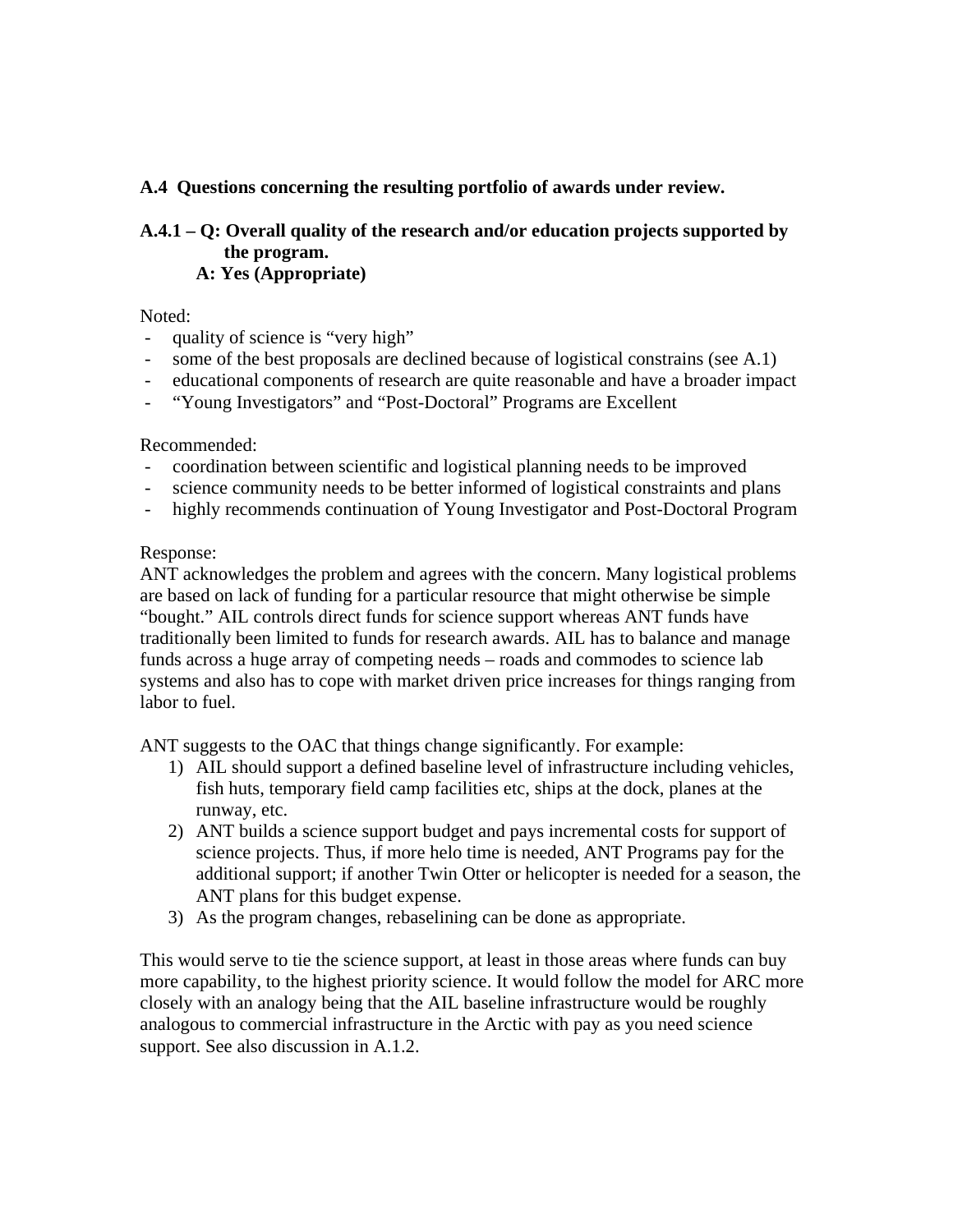ANT intends to continue the "New Investigator" (assuming the COV meant "New" when they wrote "Young") workshops approximately every other year. ANT and ARC are working toward a revised announcement for the OPP Post-Doctoral Fellowship program to continue with a competition in FY08.

# **A.4.7 – Q: Does the program portfolio have an appropriate balance of: Geographical distribution of Principal Investigators? A: Data not available**

Noted:

- California attracts a disproportionate level of funding (19.1%)
- New York, Washington, and Massachusetts account for 20.8%
- Overall distribution of funds by geography is consistent with findings of the last **COV**

Recommended:

- NSF should provide further data and analyses to allow an accurate assessment by COV's in the future
- Without statistics on population, numbers of incoming proposals, and distribution of Antarctic research activity/interest across states, it is not possible to comment on whether or not funding is appropriately balanced

Response:

ANT will pass this comment about inadequate data on to appropriate managers.

# **A.4.8 – Q: Does the program portfolio have an appropriate balance of: Institutional types?**

**A: Yes** 

Noted:

- noted high proportion of funding that goes to top tier institutions
- noted absence of data about proportion of funding from ANT that goes to national labs and other federal agencies in support of activities at NASA (including Goddard Space Flight Center and JPL) and USGS

- it is appropriate that best science is done mainly at top tier institutions
- COV needs additional information from NSF about what constitutes an appropriate balance of institutions
- Should split-out "business/non profit" from the category called State & Local/Foreign/Other
- COV wants OPP policy of appropriateness of funding federal agencies and labs and information about funding in this category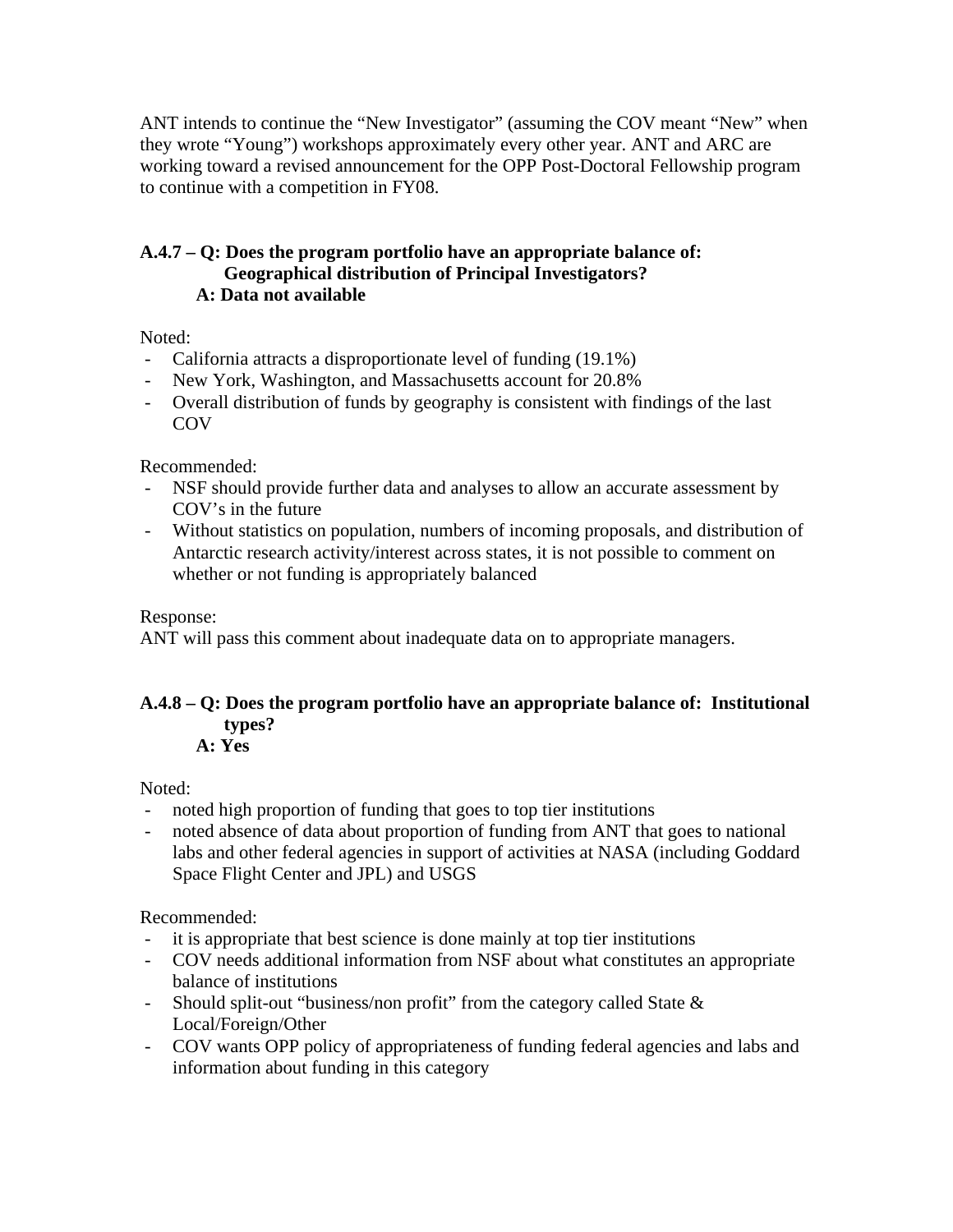- Reviewers should be informed of NSF's policy about other federal participation in Antarctic science

## Response:

Regarding the question of clarification about what criteria NSF wishes to apply about appropriate balance, ANT will pass this comment on to appropriate agency managers. Regarding the need for information about funding to other federal agencies, ANT will pass the comment along to appropriate data managers. ANT notes that this may not be an important aspect outside OPP since very few NSF funding actions go to other agencies outside of OPP. See below.

Regarding funding of other agencies:

NSF policy requires specific and appropriate justification when funding federal agencies. OPP does not have a separate policy and complies with the general NSF policy. By Presidential Decision Directive, NSF is the single point manager for the US Antarctic Program and so has a role in support of activities by other agencies in Antarctica. In practice, when the activity is a mission responsibility of another agency, the other agency pays the incremental support costs. For basic research, ANT encourages partnerships between agency scientists and university based scientists and accepts and reviews proposals from other agencies but generally does not provide support for federal salaries.

ANT could consider customizing the review request letter for proposals from other agencies to include a note about NSF's "national" role in the USAP. But the amount of work relative to the number of proposals may not be effective. ANT wonders if there is a problem here that needs to be solved because we don't have suggestions that the review process is compromised by considering these proposals. ANT is happy to explore this issue with the OAC as needed.

# **A.4.11 – Q: Does the program portfolio have appropriate participation of underrepresented groups?**

**A: No** 

Noted:

- COV analysis of data gleaned from an extended spreadsheet rather than from simple EIS data indicate that 3% of awards had minority involvement, 23% women, and 13% new investigators, and 19% new involvement.
- These numbers are significantly lower than the NSF demographic data of PhD scientists in the US
- Additional data are needed to understand why

- further work is needed to increase participation of women, minorities, and new investigators
- perhaps more collaboration with the NSF ADVANCE program, or other NSF social science and education programs could assist in creating a plan for change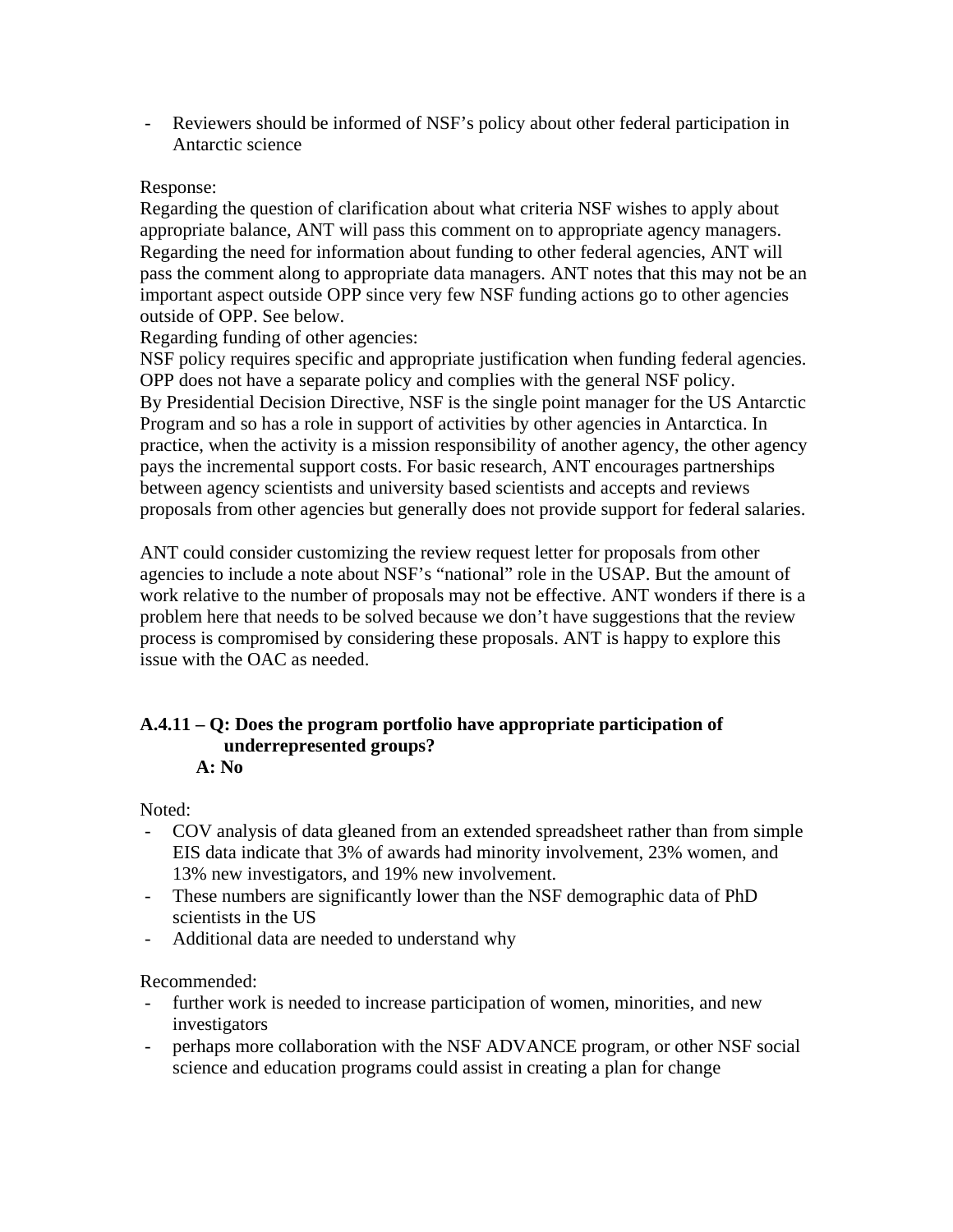## Response:

ANT will explore ways to increase participation of women, minorities, and new investigators. ANT attempts to keep the issue at a high profile for PO's and to encourage the community wherever possible, but would like to hear a discussion at the OAC about how to make better progress. Some directorates devote significant PO time to this endeavor and perhaps OPP should consider this avenue.

OPP does participate in ADVANCE but this can be discussed in OAC for ideas about how to advance this concept in polar research.

The New Investigators workshops have seemed worthwhile. ANT has discussed the concept of running these in a fashion more like DIALOG with a new emphasis on underrepresented groups and on opportunities for networking early in one's career. ANT might include a diversity focus as an important aspect of a rotator position that would also serve to further cross-pollinate the science programs.

# **A.5 Management of the program under review. Please comment on:**

# **A.5.1 – Management of the program.**

Noted:

- very well managed at all levels
- good balance between large long-term projects and single investigator/small group projects
- IceCube and WAIS Divide Ice Coring are examples of flexible and balanced management
- Excellent management databases, sample repositories, and long term monitoring
- AA&A, ABM (now AO&E), AG&G (now AES), GLAC have been exceptionally well managed
- AOCS (now AOAS) seems well managed in some respects but communication with the community is not as robust for several cited reasons, not as responsive or engaged as the other programs

Recommended:

- immediate filling of AA&A vacancy
- improve logistical planning for proposed projects
- continue to seek out ways to engage underrepresented groups

# Response:

ANT has filled the AA&A position as of Aug 2007, Dr. Vladimir Papitashvili is the PD. ANT will continue to seek ways to attract and involve scientist and educators from underrepresented groups. See A.4.11 above.

ANT will continue to seek ways to streamline logistical assessment and planning. See A.4.1 above.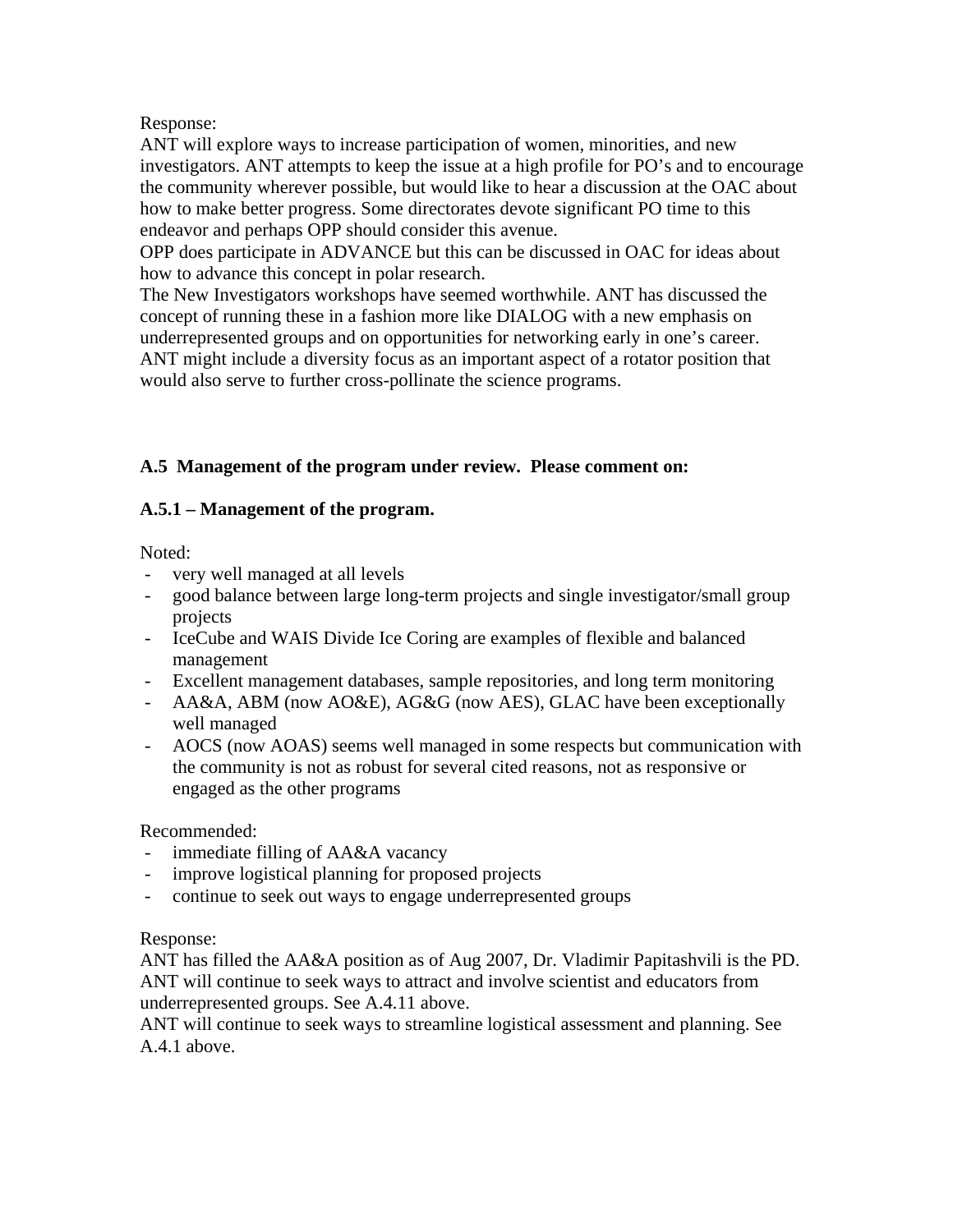The program officer search currently underway for a PD for the AOAS Program will stress the importance of excellent communication and community interaction abilities on top of good science sense.

# **Part C. Other Topics**

# **C.1 Please comment on any program areas in need of improvement or gaps (if any) within program areas.**

| C.1.a<br>Recommended:<br>Response: | Clarification etc of Broader Impacts criterion<br>See discussion in A.1.3                                                                                                                                                                                                                                                                                                                                                                                                                                                                                                                                                                                                                  |
|------------------------------------|--------------------------------------------------------------------------------------------------------------------------------------------------------------------------------------------------------------------------------------------------------------------------------------------------------------------------------------------------------------------------------------------------------------------------------------------------------------------------------------------------------------------------------------------------------------------------------------------------------------------------------------------------------------------------------------------|
| C.1.b<br>Recommended:<br>Response: | Pilot a review and panel rebuttal process.<br>NSF policy does not currently accommodate a rebuttal process but will<br>raise the suggestion for possible consideration at an NSF wide venue if<br>the OAC endorses the idea.                                                                                                                                                                                                                                                                                                                                                                                                                                                               |
| C.1.c                              |                                                                                                                                                                                                                                                                                                                                                                                                                                                                                                                                                                                                                                                                                            |
| Recommended:                       | Improve coordination between science merit and logistical review.<br>Provide PI the opportunity to modify the logistics plan if that is the<br>only reason a proposal is not funded.                                                                                                                                                                                                                                                                                                                                                                                                                                                                                                       |
| Response:                          | See A.1.2 and A.4.1. Proposing PI's are afforded the opportunity to<br>discuss alternative logistics, including needs of a possible reduced<br>scope project, whenever the PO sees this as at all viable scientifically.<br>ANT has a concern that this kind of alteration may unintentionally<br>squeeze the science into mediocrity because the PI has a strong<br>motivation to accept any support available and the PO at that point in<br>the cycle is trying real hard to provide any support to the PI that they<br>can. Since there is no cycle back to the panel asking if the new plan is<br>still good science, there is the possibility that system can water down<br>efforts. |
|                                    | DD/ANT believes that there must be a good balance between logistical<br>planning by the proposing PI and logistical planning by NSF or the<br>USAP contractor. The proposing PI's have to be more proactive and<br>consider alternative approaches to accomplish their science during the<br>proposal stage. In all other parts of NSF, the proposing PI has to plan<br>and control the logistics and build that into the proposal in a justifiable<br>fashion. So, while providing logistical planning support is a strength of<br>the USAP system, this may have the unintended effect of weakening<br>the skills of proposing PI's for planning research in remote regions.             |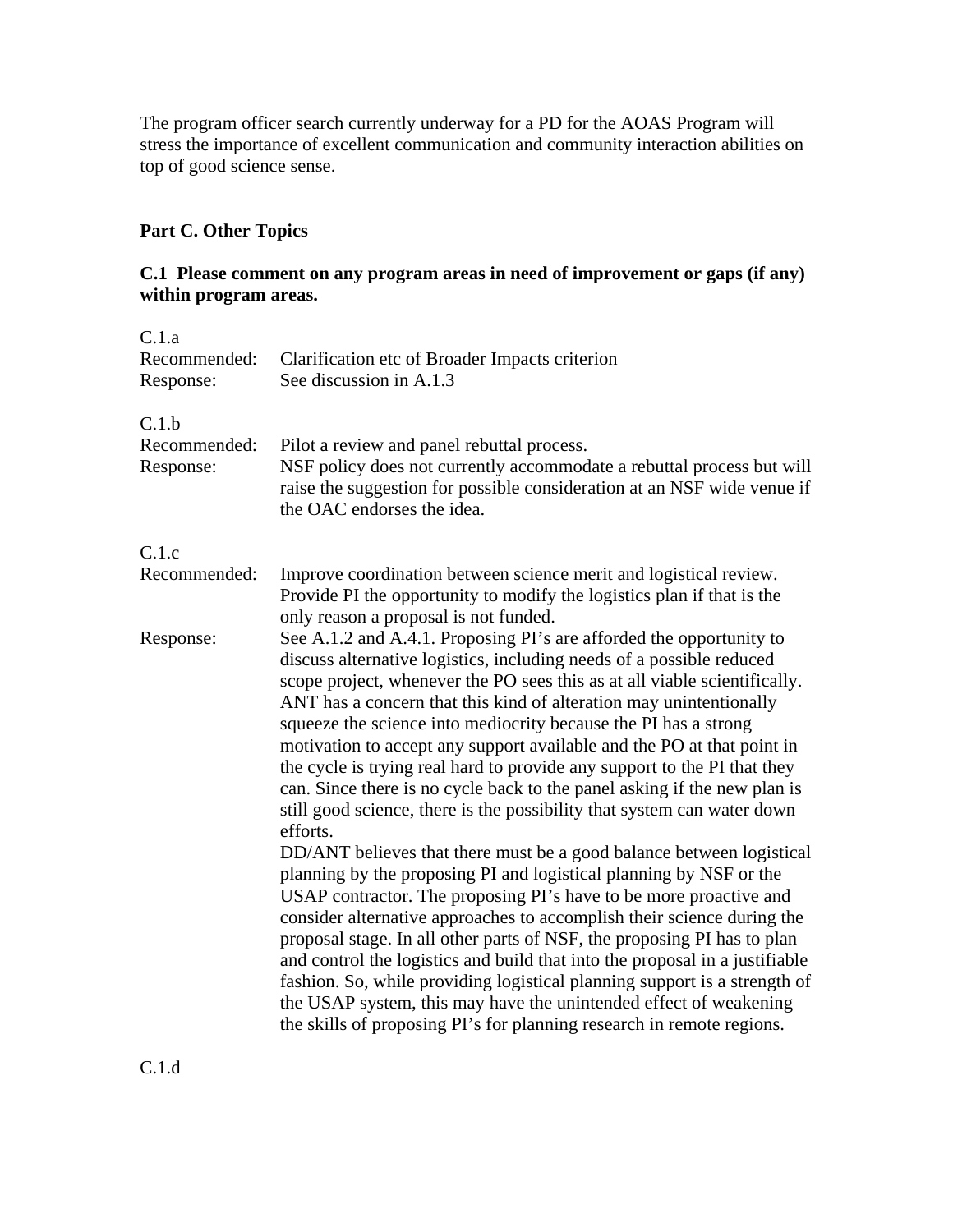| Standardize review process to use panels as often as possible. Avoid<br>use of reviewers in dual (ad hoc and panel) role. Ad hoc ratings only<br>on Form 7 sheets and panel outcome noted.                                                                                                                                                                                                                                                                                                                                                                                                                                                                                        |
|-----------------------------------------------------------------------------------------------------------------------------------------------------------------------------------------------------------------------------------------------------------------------------------------------------------------------------------------------------------------------------------------------------------------------------------------------------------------------------------------------------------------------------------------------------------------------------------------------------------------------------------------------------------------------------------|
| Agree - but PO's do need flexibility to choose review method<br>according to program needs in line with NSF policy. Also, NSF policy<br>allows a dual role (ad hoc and panelist) but ANT will be sensitive to<br>the potential problems that this can create and will seek to improve<br>explanations in the Review Analysis and in feedback to PI's. NSF<br>policy also allows PO's to determine the method of panel input,<br>including the approach to recommendations (e.g. F/FIP/DNF or Highly<br>Competitive/Competitive/Not Competitive or individual ratings or<br>only comments). ANT will ensure that actions in this regard are<br>carefully considered and explained. |
| Develop a way to handle system science proposals that don't fall into<br>one of the existing programs.<br>ANT has initiated an Antarctic Integrated System Science Program.<br>Dr. Kelly Falkner is serving as the PD, a community based workshop<br>was held in mid June 2007, and the workshop report is published<br>(http://cresp.tamu.edu/AISSWorkshop). In addition, several system<br>science proposals were received as part of the response to the 16<br>March 2007 IPY competition. These led to the first two projects<br>funded under the AISS program. The next regular ANT solicitation<br>will include AISS as a regular program.                                  |
| Consider establishing a budget line for long term monitoring and for<br>long-term equipment use.<br>Mission type activities are odd ducks in an NSF-style grants world.<br>We do the best we can via proposals that tie the observations to<br>research. Making a real dent in this requires a significant investment. I<br>would like to hear the OAC on the monitoring/long-term observations<br>question. ANT has placed some emphasis on targeting funds for<br>instrumentation in the FY08 request.                                                                                                                                                                          |
| Improved guidelines about BI.<br>See prior discussions (A.1.3 and A.2 above).                                                                                                                                                                                                                                                                                                                                                                                                                                                                                                                                                                                                     |
| Agency wide issues include: funding line for long-term<br>monitoring/observations, don't convert to GRANTS.GOV, NSF<br>databases need improvement for COV use etc, PO travel budgets too<br>low, BI needs clarification.<br>Agree – agency wide issues.                                                                                                                                                                                                                                                                                                                                                                                                                           |
|                                                                                                                                                                                                                                                                                                                                                                                                                                                                                                                                                                                                                                                                                   |